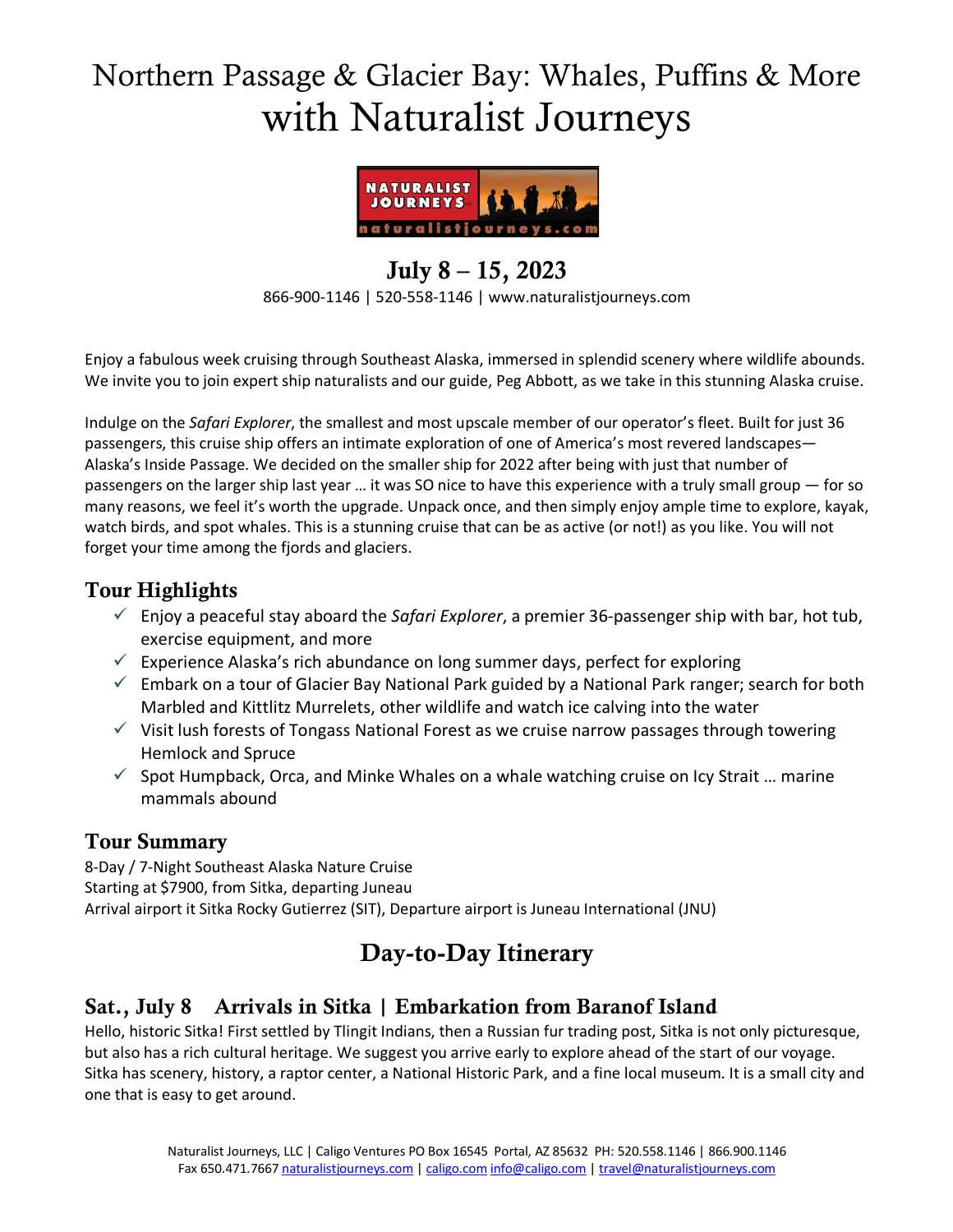Today, it's all aboard! There is nothing like a hearty greeting from Peg and your crew, and some bon voyage bubbly as we start our adventures.

The *Safari Explorer*'s sundeck, bar, and bridge areas allow us commanding views of lush forest and endless shorelines in the maze of islands we navigate. Whales may appear at anytime, often close enough to the ship that we can hear them breathe. Mainland Baranof is said to have a higher population of bears than humans, so we watch the shorelines for our first possible sightings. Birding is varied and fun, including regular sightings of several species of loons, Tufted Puffin and other seabirds, and ever present Bald Eagle. The scale of scenery in Alaska is profound, starting with Baranof's big and wild country; this island is almost as large as the state of Delaware.

## Sun., July 9 Krestof & Nakwasina Sounds

Today brings a rich taste of Southeast Alaska's iconic beauty with secluded coves and lush, tree-covered islets. We are in the Alexander Archipelago of Alaska's long panhandle and you find that there aren't many straight lines along Baranof Island. Its western side is spattered with remote, uninhabited islands. In these quieter, protected from the wind waters, we explore via kayak, paddle board, or comfortable skiff. On the water we are on the level with curious sea lions and possibly whales. Ashore, rocky intertidal zones make good beach combing. Turn a stone or two to see what's underneath as we listen to the "chirp" of Bald Eagles overhead. There are no groomed trails here, but we can explore with our ship naturalists on guided hikes that John Muir would approve of. Skiffs are always at the ready to take us out to explore.

With luck today we may spot Harlequin Duck, three species of scoters (White-winged, Black, and Surf), Common Merganser perhaps with chicks, Great Blue Heron, Belted Kingfisher, and while ashore, tiny and busy Goldencrowned Kinglet and with them, beautiful breeding plumage Townsend's Warbler.

Back aboard ship there are always treats; you can watch our progress with charts from the bridge, spot wildlife, sip your favorite beverage, and celebrate that you are here in the long days of sunlight. In the evenings naturalist guides offer presentations.

# Mon., July 10 Sergius Narrows | Neva Strait

Listen to calls of Swainson's and Varied Thrushes as we cruise within the eerie, enigmatic feeling of these mature northwest woods. Morning fog catches like cotton balls on trees. The aptly named narrows we navigate today squeeze to only 300 feet wide in one spot and are a shallow 24 feet deep.

The shorelines are close and it's good territory to go ashore—to walk, play, or study the region's intriguing natural history. The forest floor is an elfin realm of fascination with mosses, liverworts, lichen, and wildflowers. As we skiff ashore, we pass Sea Otters, floating on their backs as they crack snacks rested on their bellies. Marbled Murrelet feed close to shore, while Glaucous-winged Gull swirl overhead.

Opening at Hoonah Sound, the squeeze is back on. We wind into Neva Strait, watching for Pelagic Cormorant, Pigeon Guillemot, Barrow's Goldeneye, and Red-necked Grebe. Watch the scenery change in the late fading light, perhaps from your perch in the hot tub!

And meal time each day is a special treat, with big windows so we can watch wildlife and scenery while sampling fresh local seafood, a variety of international dishes, homemade pastries, and other treats. This is an all-inclusive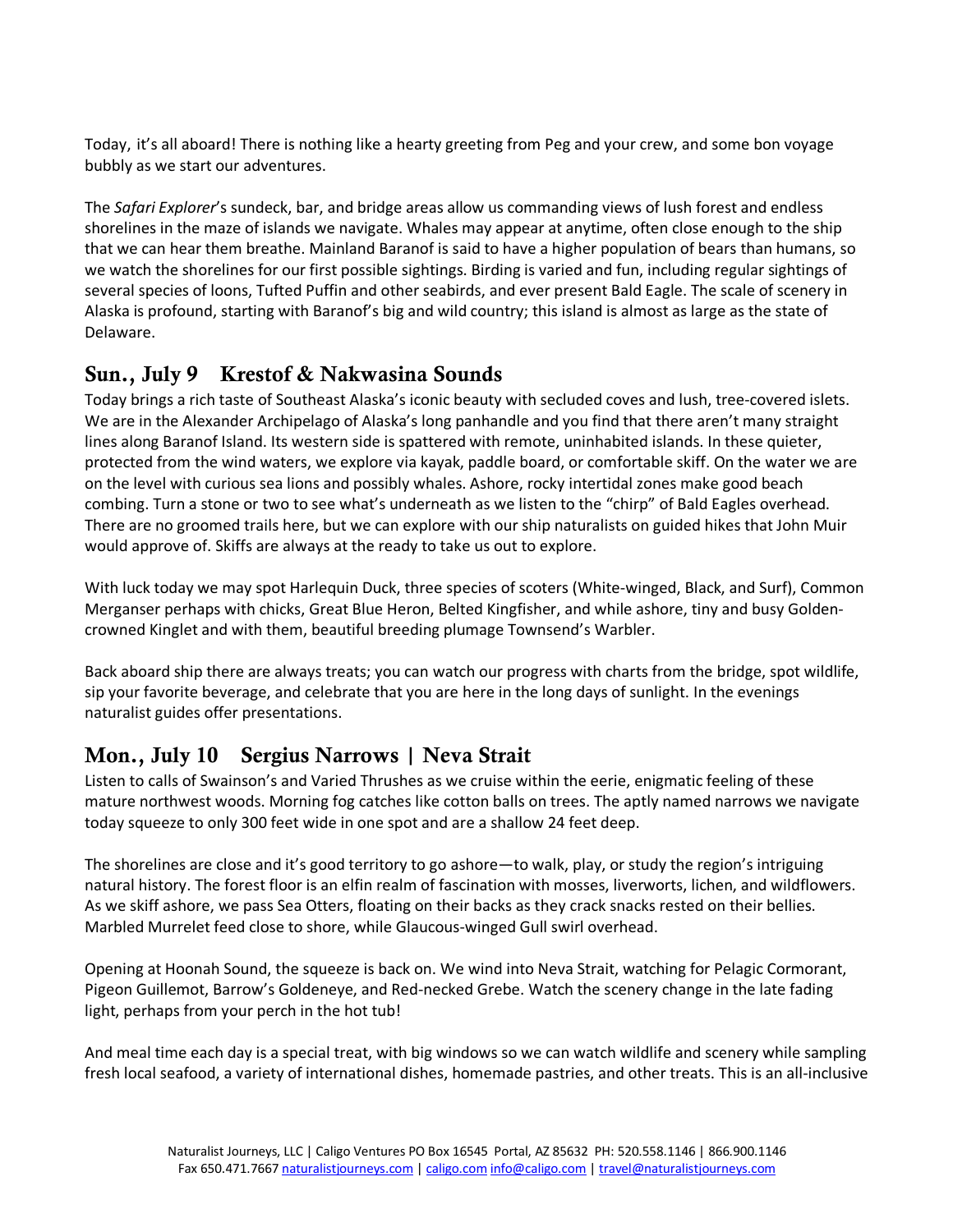voyage so drinks are on us— enjoy!

# Tues., July 11 Peril Strait | Chichagof Island

If you like, kick off the morning by joining your ship guides on-deck for some yoga stretches. Today we follow a twisting channel known for dramatic currents. Peril Strait runs 50 miles to Salisbury Sound. It holds sublime beauty and some tricky navigation. We should see working fisherman, and perhaps flocks of Brant Geese, Longtailed Duck, Horned Grebe, and the ever-present Mew Gull are joined by Black-legged Kittiwake and Bonaparte's Gull.

Meander through glacier-carved fjords along the Chichagof coast. Then stop. It's a prime time to lower the kayaks and skiffs. Along the beaches we may spy Black Turnstone, Rock Sandpiper, or at a stream crossing, American Dipper. In the woods, listen for the call of tiny but vocal Pacific Wren. Offshore, watch for both Pacific and Common Loon.

Binoculars and cameras in hand, we set off on land and sea explorations, searching for giant trees and tidal pools. Closer inspection by skiff, moss-dripping trees run right down to the water and we scan the shorelines for birds. Any bears in there? Salmon streams dot the coastline—and where there are salmon, there are bears both black and grizzly, which grow huge on this rich and abundant diet. With one of the world's largest populations of these coastal grizzlies, also known as brown bears, it's quite possible to see them. Experienced guides give safety guidelines as they explore and observe with us.

#### Wed., July 12 Icy Strait

Nearly to the open waters of the Pacific Ocean, Icy Strait is remote and wild. Welcome the morning with a hot cup of coffee as you take in the grand views from the deck.

The plan today? Whales, seabirds, and marine mammals—Icy Strait, with its rich ocean upwelling, is a wildlife admirer's dream. Alaska is known for whale viewing, and Icy Strait is the best of the best! Enjoy magnificent scenery as we watch for pods of Humpback that have swum back from Hawaii (and farther!) to feed in these nutrient-rich waters.

Spouts and fin slaps are certain giveaways and where whales feed there are often dense feeding flocks of kittiwakes, gulls, and alcids. We have excellent opportunity here, and in Glacier Bay tomorrow, to view Horned and Tufted Puffins, Rhinoceros and Cassin's Auklets, Common Murre, Ancient Murrelet, and Red-necked Phalarope in good numbers.

We look for Orca, Minke Whale, and Dall and Harbor Porpoises, as well as Steller Sea Lion and Sea Otter. As we see the whales, we interpret their behaviors. We have great hopes of seeing them bubble-feed—grouping up under a school of fish, diving down, and rising to surround them while making a "net" of bubbles. Our ship's naturalists are versed in everything Alaska—marine biology, plants, and even geology—a perfect topic today with such grand views.

Perched above around the bend, watch for mountain goats, and lower along shore, foraging bears. Up bay, glacial silt turns the water a milky white. Lounging Harbor Seal laze on bits of bergs. And if time allows, we tuck up in Tidal Inlet. End this very full day with your feet up, taking in the enormity of it all.

#### Thurs., July 13 Glacier Bay National Park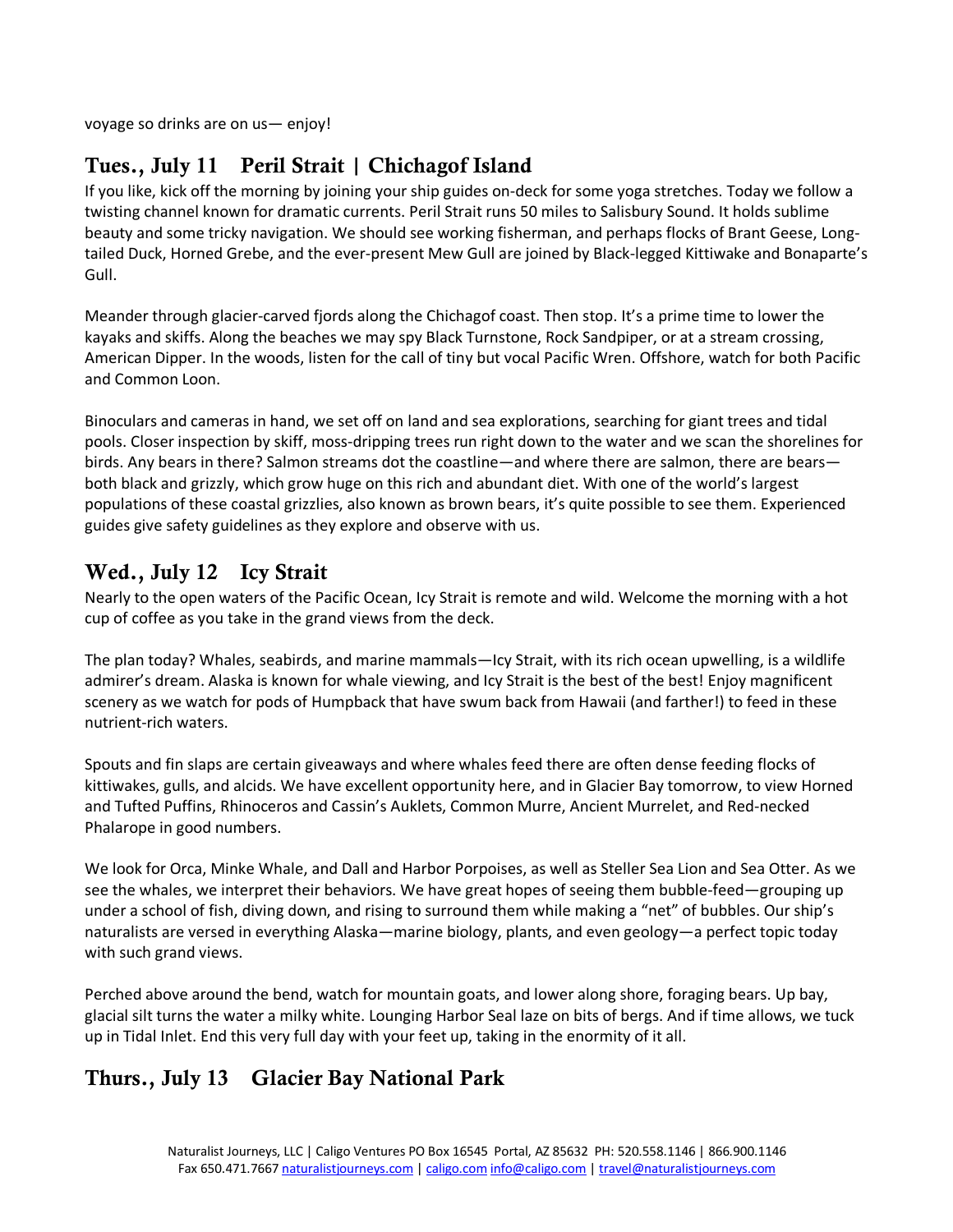Today we're in for a real treat. What a privilege. At 3.3 million acres, this UNESCO World Heritage Site and Biosphere Reserve is massive. At Bartlett Cove, a national park ranger comes aboard to share expert insight as we explore Glacier Bay National Park. The park service describes Glacier Bay National Park as a "land reborn, a living lesson in resilience." And who wouldn't be inspired by this stunning park? From ground-hugging plants that began on land scraped bare by glaciers, to roaring blocks of ice calving from tidewater glaciers and crashing into the sea, a day on the water in Glacier Bay is a thrill. For birders it's also a great chance to see Kittlitz Murrelet, rare to see but much at home in this glacial realm where they breed high up on mountain hillsides. We often find them where glacial streams meet the fjord and we get fantastic views.

Have your binoculars handy: Bald Eagle patrol the skies, and smaller seabirds like Pigeon Guillemot are ever watchful. Throughout the day we may spy Orca, Minke, and even Humpback Whales. On land we look for Mountain Goat—one year we were incredibly lucky to spy a pack of wolves down on the distant beach stones. We cruise by South Marble Island, a birder's slice of heaven. See Tufted and Horned Puffins, Common Murre, Pelagic Cormorant, and Black-legged Kittiwake. The sights and sounds (and smells) are amazing! Over 300 Steller Sea Lion use the island to haul out and pup—you can hear and smell them before you see them!

We cruise to the far end of John Hopkins or Tarr Inlet where glaciers calve into the water. Compare Margerie to Grand Pacific Glacier—one holding steady, the other retreating. Back at Bartlett Cove, if time and daylight allow, we may opt to take a forest hike around the park's headquarters; and take a peek at some of the new cultural demonstrations as we say farewell to our ranger.

# Fri., July 14 Chatham Strait or Lynn Canal—Captain's Choice

In this intricate part of the Inside Passage, long navigable passages stretch between island reaches of the Tongass National Forest. Chatham Strait and Lynn Canal both offer adventure aplenty and we go with our captain's choice today. In deep, rugged fjords, we anchor on remote beaches to hike through moss-covered trees and rain-fed waterfalls. Or, some may stick to the water on a kayak excursion—don't forget to look above and below the surface. A nosy seal could be watching your every stroke. Some may simply choose to birdwatch or beachcomb along the rocky shores—a final day to savor the splendor of Southeast Alaska. Black Oystercatcher may put on a show along the shoreline, in forests we look for Red-breasted Sapsucker, Pacificslope Flycatcher, Steller's Jay, Chestnut-backed Chickadee, Fox Sparrow, and possible White-winged Crossbill.

Tonight, we toast another grand day in Alaska. Then, we celebrate with a festive farewell dinner and "photo journal" from our expedition team. You Naturalist Journeys guide helps tally up the final bird and wildlife list for our voyage.

# Sat., July 15 Juneau | Disembarkation

We enjoy a final breakfast of fresh baked pastries before disembarking and saying a goodbye to the crew and friends, old and new. This morning, you transfer to the Juneau Airport, or alternately you may wish to stay on and explore a bit, take in local sites and Juneau's excellent museum. Note that several flights back to "mainland" USA do not leave until midnight, giving you much of the day to explore. There is a nice waterfront area to stroll, and a tram that takes you up to tree line.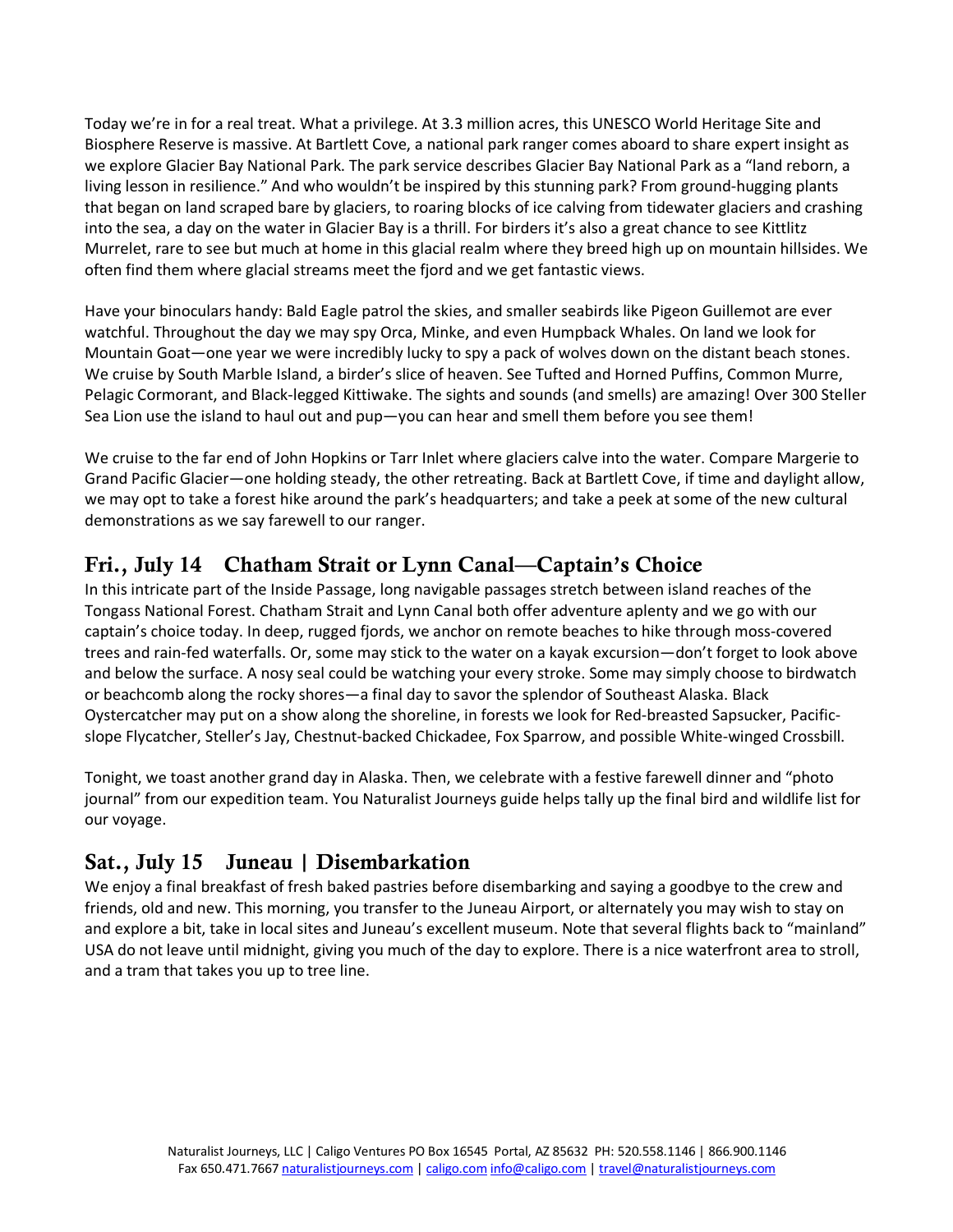# Ship Details

#### The *Safari Explorer*

This high-end SUV of a ship is nimble, strong, and loving. The *Safari Explorer* has what mariners call "feet" that take her into wild areas most other ships aren't certified to visit. But it's what's on the inside that makes this yacht the prize of the fleet. And with only 36 guests on board, the feel is decidedly exclusive. Lovingly called "the Bulldog," she's poised, her interior is a pearl, and the general mood is down-to-earth. For about half the year, she bops around the islands of Hawaii soaking up the laid-back aloha spirit. The other half she spends in Alaska sowing her wild oats with inevitable fun and folly.

Onboard Features: Full-beam swim step; kayaks, paddle boards, inflatable skiffs, hiking poles, snorkel gear/wetsuits (Hawaii only); on-deck hot tub (Alaska only); fitness equipment and yoga mats; DVD and book library; wine library.

Cabin Features: TV/DVD player; Tempur-Pedic mattresses; heated tile floor in all bathrooms; hair dryer, bathrobes, conditioning shampoo, body wash; binoculars; reusable water bottles

- $\checkmark$  36 guests (up to 40 w/ triples)
- $\checkmark$  18 cabins
- $\times$  14-15 crew members
- $\checkmark$  145 feet in length
- $\checkmark$  36 feet wide
- $\checkmark$  Cruising speed of 10 knots
- $\checkmark$  Built in 1998 by Freeport Shipbuilding; renovated in 2008
- $\checkmark$  Registered in United States
- $\checkmark$  2:1 Guest-to-crew ratio

#### Our Cabins

We have reserved **Admiral** (\$10,300 DBL / \$18,100 SGL), **Trailblazer** (\$8700 DBL / \$15,300 SGL) and **Master** (\$7900 DBL / \$13,900 SGL) cabins based on double or single occupancy.









All cabins are above deck with view windows. Diagram not to scale # Double or Triple Accommodation A Fixed Queen Bed